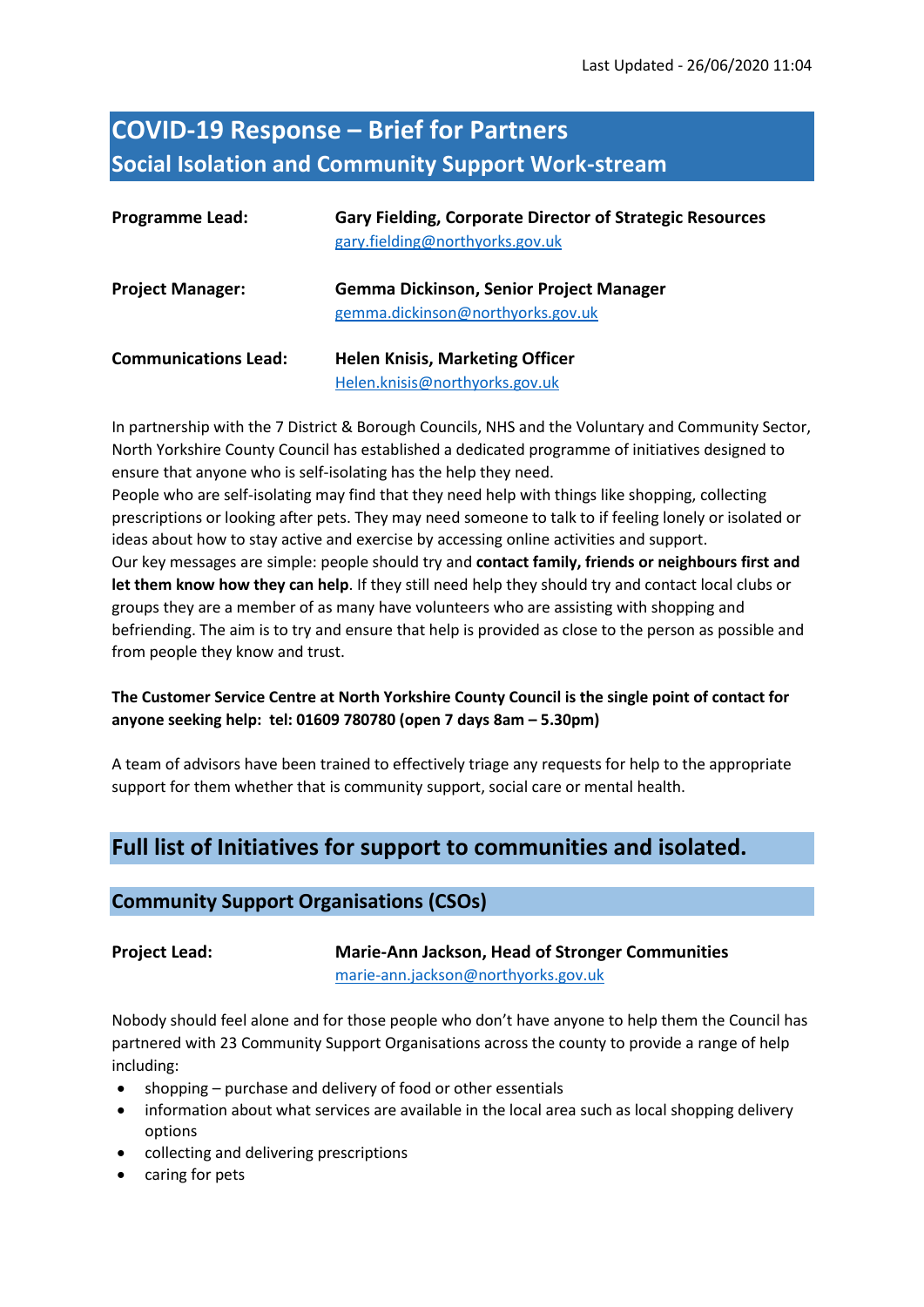- help for people to get on-line such as how to use things like zoom or skype to talk to friends and relatives
- people to talk to via telephone, FaceTime, skype calls or other methods that will avoid physical contact
- delivering books and magazines or materials to support hobbies such as wool for knitting or art materials
- free food vouchers to cover 14 day's food essentials for those people who cannot access their finances - the Covid-19 Support Grant

The Community Support Organisations are being supported by NYCCs Stronger Communities Team and the Council's library managers.

| <b>Craven District</b>                  |                                                                                                                                                                                                                                                                      |  |
|-----------------------------------------|----------------------------------------------------------------------------------------------------------------------------------------------------------------------------------------------------------------------------------------------------------------------|--|
| <b>NYCC Contacts:</b>                   | Marion Tweed-Rycroft, Stronger Communities Delivery Manager<br>marion.tweed-rycroft@northyorks.gov.uk<br>Catherine Barlow, Outreach Librarian (Deputising for Marion)<br>catherine.barlow@northyorks.gov.uk<br>Hazel Smith, Library Manager (supporting Skipton CSO) |  |
|                                         | hazel.smith@northyorks.gov.uk                                                                                                                                                                                                                                        |  |
| <b>Craven DC Contact:</b>               | <b>Sharon Hudson</b><br>s.hudson@cravendc.gov.uk                                                                                                                                                                                                                     |  |
| <b>Community Support Organisations:</b> |                                                                                                                                                                                                                                                                      |  |
| Skipton:                                | Selfa (working in partnership with Age UK North Yorkshire & Darlington and<br>Skipton Mutual Aid group 'Skipton Step into Action)                                                                                                                                    |  |
| <b>North Craven:</b>                    | Age UK North Craven                                                                                                                                                                                                                                                  |  |
| <b>South Craven:</b>                    | Glusburn Institute                                                                                                                                                                                                                                                   |  |
| Grassington:                            | <b>Grassington Hub</b>                                                                                                                                                                                                                                               |  |
| <b>Hambleton District</b>               |                                                                                                                                                                                                                                                                      |  |
| <b>NYCC Contact:</b>                    | Adele Wilson-Hope, Stronger Communities Delivery Manager<br>adele.wilson-hope@northyorks.gov.uk                                                                                                                                                                      |  |
|                                         | Mel Fowler, Area Librarian ((Deputising for Adele)<br>Mel.fowler@northyorks.gov.uk                                                                                                                                                                                   |  |
| <b>Hambleton DC Contact:</b>            | Lisa Wilson<br>Lisa.wilson@hambleton.gov.uk                                                                                                                                                                                                                          |  |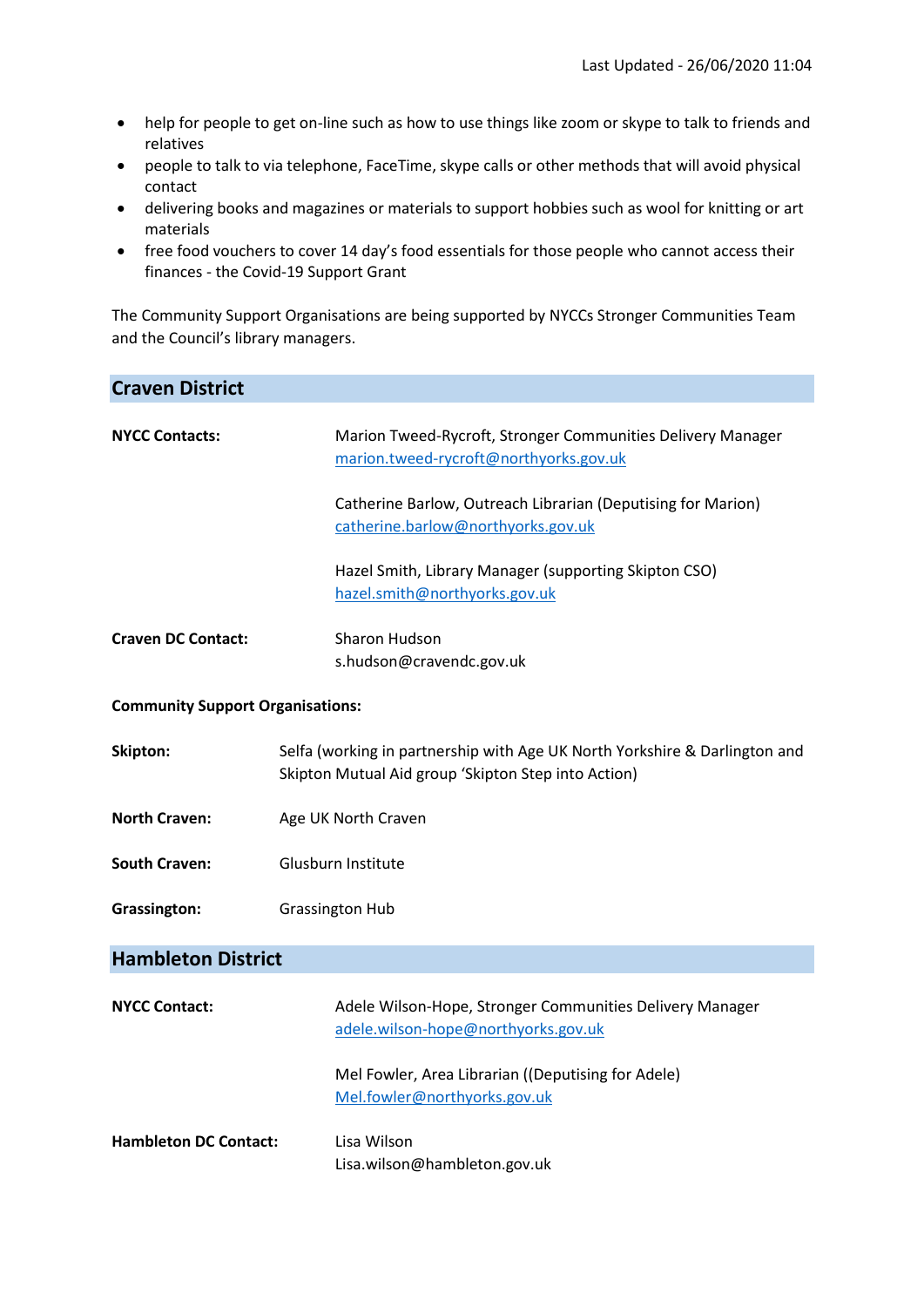### **Community Support Organisations:**

| Stokesely:                              | Stokesley and District Community Care Association                                                 |  |
|-----------------------------------------|---------------------------------------------------------------------------------------------------|--|
| Northallerton:                          | Hambleton Community Action                                                                        |  |
| Thirsk:                                 | Community Works (formerly The Clock and Thirsk CCA)                                               |  |
| Easingwold:                             | Easingwold and District Community Care Association                                                |  |
| <b>Harrogate Borough</b>                |                                                                                                   |  |
| <b>NYCC Contacts:</b>                   | Liz Meade, Stronger Communities Delivery Manager<br>liz.meade@northyorks.gov.uk                   |  |
|                                         | Claire Thompson, Outreach Librarian (Deputising for Liz)<br>claire.thompson@northyorks.gov.uk     |  |
| <b>Harrogate BC Contact:</b>            | Ann Byrne<br>Ann.byrne@harrogate.gov.uk                                                           |  |
| <b>Community Support Organisations:</b> |                                                                                                   |  |
| Harrogate:                              | Harrogate & Ripon Community & Voluntary Services                                                  |  |
| <b>Ripon:</b>                           | <b>Ripon Community House</b>                                                                      |  |
| Knaresborough:                          | Knaresborough Connectors                                                                          |  |
| Boroughbridge:                          | Boroughbridge and District Community Care Association                                             |  |
| Nidderdale:                             | Nidderdale Plus Community Office                                                                  |  |
| Masham:                                 | <b>Masham Community Office</b>                                                                    |  |
| <b>Richmondshire District</b>           |                                                                                                   |  |
| <b>NYCC Contacts:</b>                   | Lucy Moss-Blundell, Stronger Communities Delivery Manager<br>lucy.moss-blundell@northyorks.gov.uk |  |
|                                         | Laura Dinning, Outreach Librarian (Deputising for Lucy)<br>laura.dinning@northyorks.gov.uk        |  |
| <b>Richmondshire DC Contact:</b>        | Sue White<br>Sue.white@richmondshire.gov.uk                                                       |  |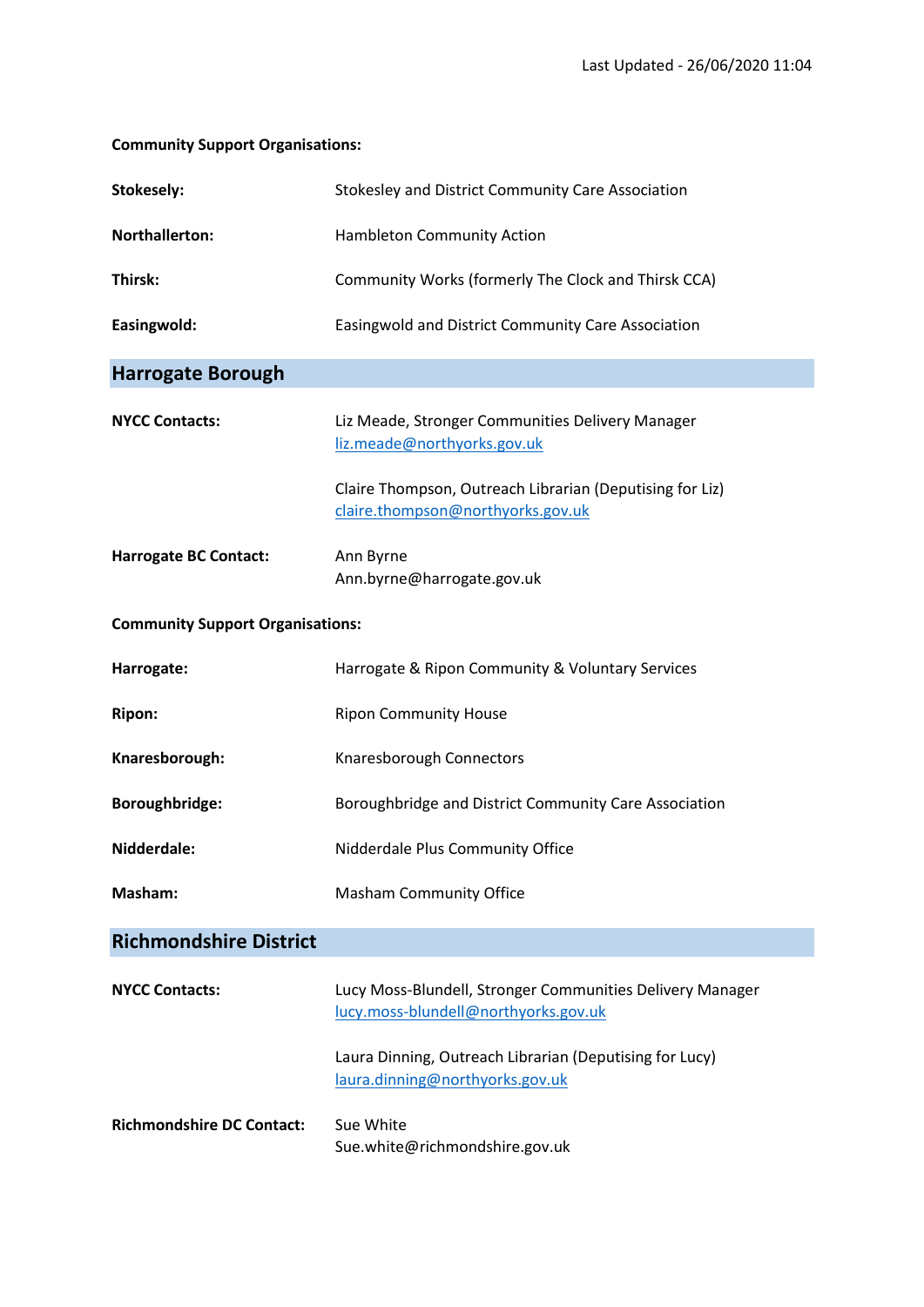### **Community Support Organisations:**

| <b>Hawes and Wensleydale:</b>           | Upper Wensleydale Community Partnership - Hawes                                                                             |  |
|-----------------------------------------|-----------------------------------------------------------------------------------------------------------------------------|--|
| Swaledale:                              | Hudson House (working in partnership with Reeth Community<br>Transport)                                                     |  |
| Leyburn:                                | Leyburn Arts and Community Centre                                                                                           |  |
|                                         | Richmond, Catterick, Colburn: The Bridge (in partnership with Colburn Hub)                                                  |  |
| <b>Ryedale District</b>                 |                                                                                                                             |  |
| <b>NYCC Contacts:</b>                   | Paddy Chandler, Stronger Communities Delivery Manager<br>paddy.chandler@northyorks.gov.uk                                   |  |
|                                         | Lyndsay Glover, Outreach Librarian (Deputising for Paddy)<br>lyndsay.glover@northyorks.gov.uk                               |  |
| <b>Ryedale DC Contact:</b>              | Margaret Wallace<br>Margaret.wallace@ryedale.gov.uk                                                                         |  |
| <b>Community Support Organisation:</b>  |                                                                                                                             |  |
| <b>Ryedale:</b>                         | Ryedale Carers Support (working in partnership with Scarborough &<br>Ryedale Carers Resource & Ryedale Community Transport) |  |
| <b>Scarborough Borough</b>              |                                                                                                                             |  |
| <b>NYCC Contacts:</b>                   | Karen Atkinson, Stronger Communities Delivery Manager<br>karen.atkinson@northyorks.gov.uk                                   |  |
|                                         | Sharon Houghton, Outreach Librarian (Deputising for Karen)<br>sharon.houghton@northyorks.gov.uk                             |  |
| <b>Scarborough BC Contact:</b>          | Jo Ireland<br>Jo.ireland@scarborough.gov.uk                                                                                 |  |
| <b>Community Support Organisations:</b> |                                                                                                                             |  |
| <b>Scarborough and Filey:</b>           | Age UK Scarborough (working in partnership with YMCA &<br>Scarborough, Whitby & Ryedale Mind)                               |  |
| Whitby:                                 | Coast & Vale Community Action                                                                                               |  |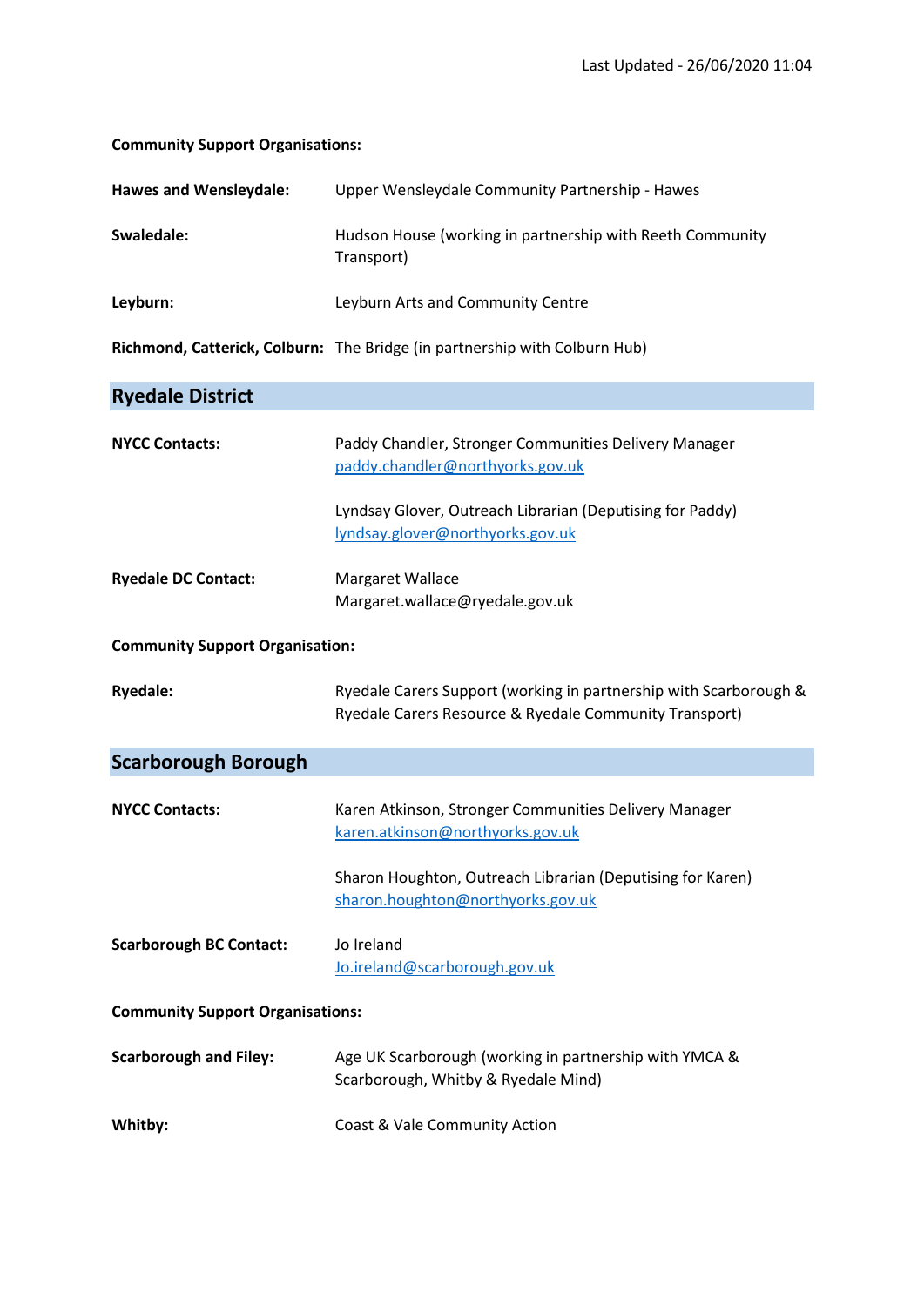| <b>Selby District</b>                   |                                                                                                                 |  |
|-----------------------------------------|-----------------------------------------------------------------------------------------------------------------|--|
| <b>NYCC Contacts:</b>                   | Tom Jenkinson, Stronger Communities Delivery Manager<br>tom.jenkinson@northyorks.gov.uk                         |  |
|                                         | Claire Lowery, Senior Strategy & Performance Officer (Deputising for<br>Tom)<br>claire.lowery@northyorks.gov.uk |  |
|                                         |                                                                                                                 |  |
|                                         | Voirrey Whittaker, Outreach Librarian (Deputising for Tom)<br>voirrey.whittaker@northyorks.gov.uk               |  |
| <b>Selby DC Contact:</b>                | Angela Crossland<br>acrossland@selby.gov.uk                                                                     |  |
|                                         | Drew Fussey (Deputising for Angela)<br>dfussey@selby.gov.uk                                                     |  |
| <b>Community Support Organisations:</b> |                                                                                                                 |  |
| <b>Selby Town and Rural:</b>            | Selby District AVS                                                                                              |  |
| Tadcaster:                              | Tadcaster Volunteer Car & Services Association                                                                  |  |
| Sherburn:                               | Sherburn Coronavirus Aid Group (SCAG), Eversley Park Centre                                                     |  |
|                                         |                                                                                                                 |  |

# **Other Initiatives**

# **Telephone call contact with shielded and vulnerable people**

The Council is also working with NHS and District & Borough Council teams to pro-actively call people who are considered to be the most vulnerable to ensure they have the help and support they need. This includes people who the government have written to – the medically shielded – as well as people over 70 years old or who have other underlying health conditions.

Contact: Sarah Foley, Customer Services Centre Manager [sarah.foley@northyorks.gov.uk](mailto:sarah.foley@northyorks.gov.uk)

# **Assisting the government with distribution of PPE**

The Council has out in place a comprehensive logistics team of vehicles and drivers to ensure Personal Protective Equipment and other essential equipment is delivered.

**Contact:** Nigel Smith, Head of Highway Operations [Nigel.smith@northyorks.gov.uk](mailto:Nigel.smith@northyorks.gov.uk)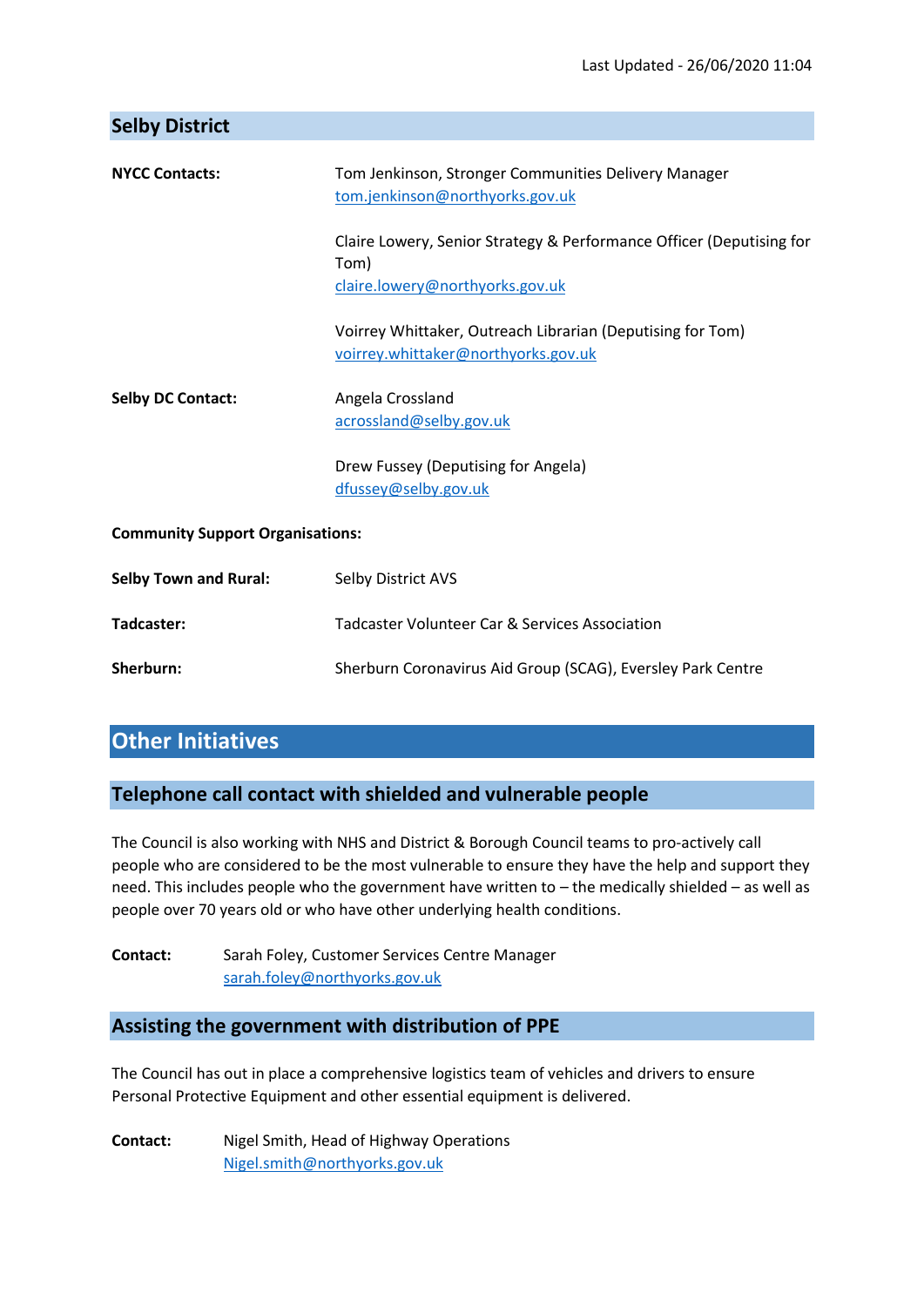### **Food Supplies, Supermarkets and local businesses**

We are working with national and local supermarkets and other food retailers to ensure information is available on the Council's website regarding latest arrangements for both access to food and essential items for vulnerable groups, priority arrangements and to enable volunteers to be able to shop on behalf of others.

**Contacts:** Vicki Connelly, Project Manager [Vicki.connelly@northyorks.gov.uk](mailto:Vicki.connelly@northyorks.gov.uk)

### **Universal Plus**

In order to ensure that our community partners can both request additional support and escalate any more complex requests that they receive, we have established a North Yorkshire County Council team which we are referring to as Universal Plus. This team will handle any requests that any of the CSOs cannot resolve. Calls will be referred to our Customer Services, where they will be triaged to the most appropriate team for support.

This team will also provide support on weekends and bank holidays.

**The contact for referrals is our Customer Services: Tel: 01609 780780**

**Contacts:** Steve Evans, Head of Strategy & Performance – Universal Plus Lead Steve.evans@northyorks.gov.uk

> Steph Christon, U+ Team Leader [stephanie.christon@northyorks.gov.uk](mailto:stephanie.christon@northyorks.gov.uk)

## **Assisting the NHS with delivery of Prescriptions and Patient Transport to Medical Appointments**

The Council has out in place a comprehensive logistics team of vehicles and drivers to assist NHS partners with the collection and delivery of prescriptions (community pharmacies) and to provide transport for patients to medical appointments.

**Contact:** Andrew Sharpin, Fleet and Operations Manager [andrew.sharpin@northyorks.gov.uk](mailto:andrew.sharpin@northyorks.gov.uk)

### **Data and Intelligence**

Our data team is co-ordinating all data and information including data-sets of vulnerable people and the medically shielded.

**Contact:** John Kelly, Head of Data and Intelligence [John.kelly@northyorks.gov.uk](mailto:John.kelly@northyorks.gov.uk)